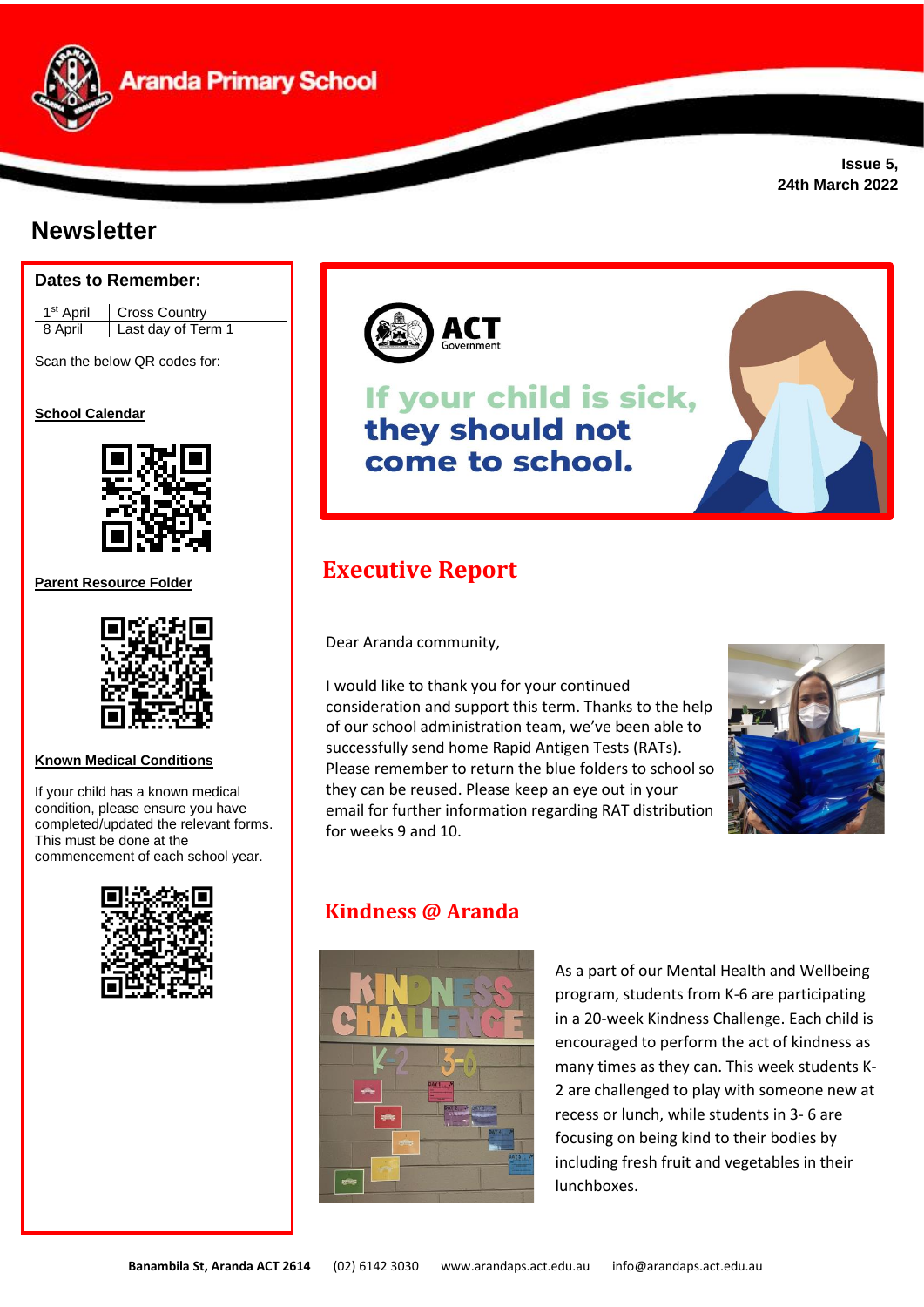

## **Aranda Primary School**

#### **Important Messages**

*Current, up-to-date information* Updated information for the education sector and other public sectors can be found on the Education Directorate's website [\(https://www.education.act.gov.au\)](https://www.education.act.gov.au/) and ACT Health

[\(https://www.health.act.gov.au\)](https://www.health.act.gov.au/)

#### *Seesaw*

If you are unable to access Seesaw, or do not receive communications from the school to connect your child, please contact the Front Office with your updated email address.

#### *Uniform Shop*

The uniform shop is open for Flexischools orders only. If you have any questions, please email [apsuniformshop@gmail.com.](mailto:apsuniformshop@gmail.com)

#### *Canteen*

The Canteen operates from Wednesday to Friday. The Canteen can be contacted via email on [arandacanteen@gmail.com](mailto:arandacanteen@gmail.com) or phone on 0459 599 114.

#### *Known Medical Conditions*

If your child has a known medical condition, please ensure you have completed/updated the relevant forms. This must be done at the

commencement of each school year.<br> **■监察官** 



#### *Medication at School*

All student medication must be signed in by a parent/carer at the Front Office on arrival at school. Medication must be clearly labelled with the child's name and class. No medication is to be left in school bags during the day.

#### *Newsletter Publication Deadline*

Items for inclusion in the fortnightly newsletter must be emailed to [info@arandaps.act.edu.au](mailto:info@arandaps.act.edu.au) by 3.30 pm every odd week on a Tuesday.

#### *Anaphylaxis*

Aranda Primary School is an ANAPHYLAXIS AWARE SCHOOL avoiding eggs and all nuts. Our policy is available on the website.



Last year Aranda Primary participated in the Plastic Oceans Australasia Picnics Unwrapped Competition. As a result of our students' commitment to sustainable practices and their efforts towards the unwrapped picnic, we finished in first place! The winning prize is a picnic bench produced by Replas Environmental Centre made from recyclable materials. We were very lucky to have input into the design and look forward to seeing the bench in the playground later this year.

### **NAPLAN**

This week students in Years 3 and 5 had the opportunity to participate in a NAPLAN practice test. This allows them to become familiar with the types of questions and tools available in the NAPLAN Online tests. NAPLAN is planned to be conducted from Tuesday, 10 May to Thursday, 12 May. The [information brochure](https://drive.google.com/file/d/13ZgG4bOLqlvWCO02AaTJMY-Kae2zm-gt/view?usp=sharing) for parents and carers addresses common questions about NAPLAN Online testing. If you would like to withdraw your child from NAPLAN please contact James Harrison vi[ainfo@arandaps.act.edu.au.](mailto:info@arandaps.act.edu.au)

### **All Around Aranda**

School assemblies are one of the highlights of the week for the whole school community. Unfortunately, due to current restrictions, our assemblies look very different this year. Whilst we wait for the time when parents and carers can attend the school in person, we are very excited to introduce the 'All Around Aranda' news! Mr Ryan Ferdinand, with the help of the 5/6 media team, have been working hard to set up a news program. This will allow each cohort to showcase their learning and is a fantastic opportunity to celebrate the achievements of our students. All students in 5/6 participated in a competition, using their creative and imaginative skills, to name the news program and design a unique logo. Congratulations to Lincoln Newell who is the winner of the competition. We look forward to sharing our first 'All Around Aranda' production with you, created by the Kindergarten cohort.

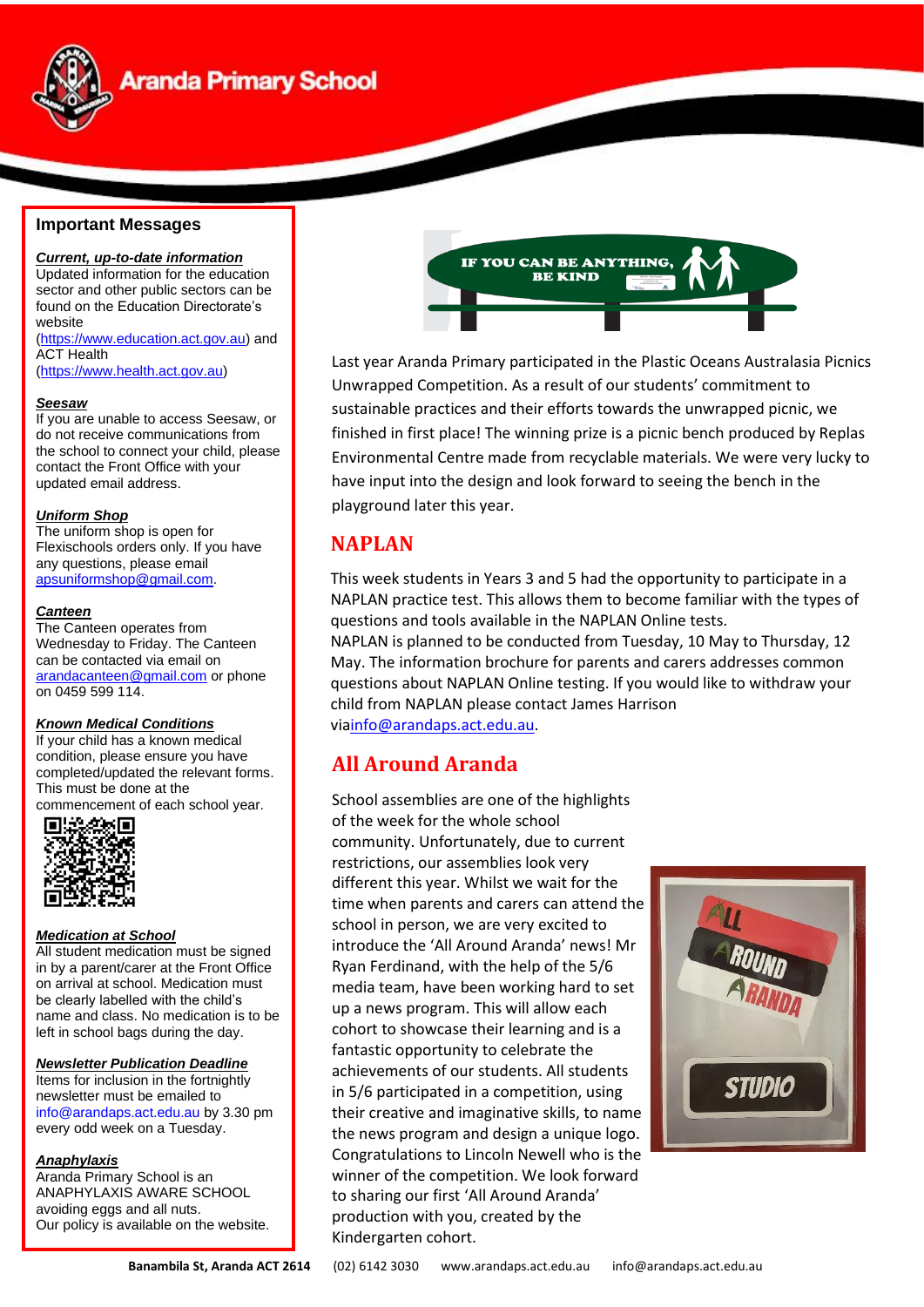

### **Cross Country**

We are fortunate to be holding our school Cross Country Carnival on Friday 1, April, Week 9. Students in Preschool, Kindergarten and Year1 will participate from 9:15 am to 10:00 am. Students who are 8 - 12 years old will compete from 11:20 am until approximately 1:00 pm. All students are encouraged to wear their house colours, running shoes, a SunSmart hat and sunscreen and bring a drink bottle. As this is an outdoor event, parents and carers are welcome to attend on the oval. Please remember to remain socially distanced and be respectful of staff and students.

### **Tombi Update**

Tombi is spending more and more time away from Sepilok as he explores the surrounding forest and finds his independence. As a result, he sometimes misses 'weigh-in' day at the centre because he would rather be out discovering new things and fending for himself – the perfect behaviour for a successfully rehabilitated orangutan!

During the more active times of the day, Tombi is mostly found with best friend Selamat. They are quite a sight sometimes, as they walk around the centre together, often arm in arm or hand in hand. Tombi and Selemat also spend a lot of time in the forest together, foraging for their own meals rather than relying on the centre for food. This display of independence is fantastic, not just because it shows they can look after themselves, but also because it helps with seed dispersal through the jungle. Often dubbed as the 'gardeners of the forest' orangutans are essential for the health of the plants that grow there.

With each passing month, it is becoming clearer that Tombi is capable of taking care of himself and we're confident that he will soon be ready to start living independently in the wild! [If you are interested in reading Tombi's full update click here.](https://drive.google.com/file/d/17GhBwbUR4ffOMRt0TmQzlIMws9zG-9Au/view?usp=sharing)



Kind regards,

Jessie Wilson

Executive Teacher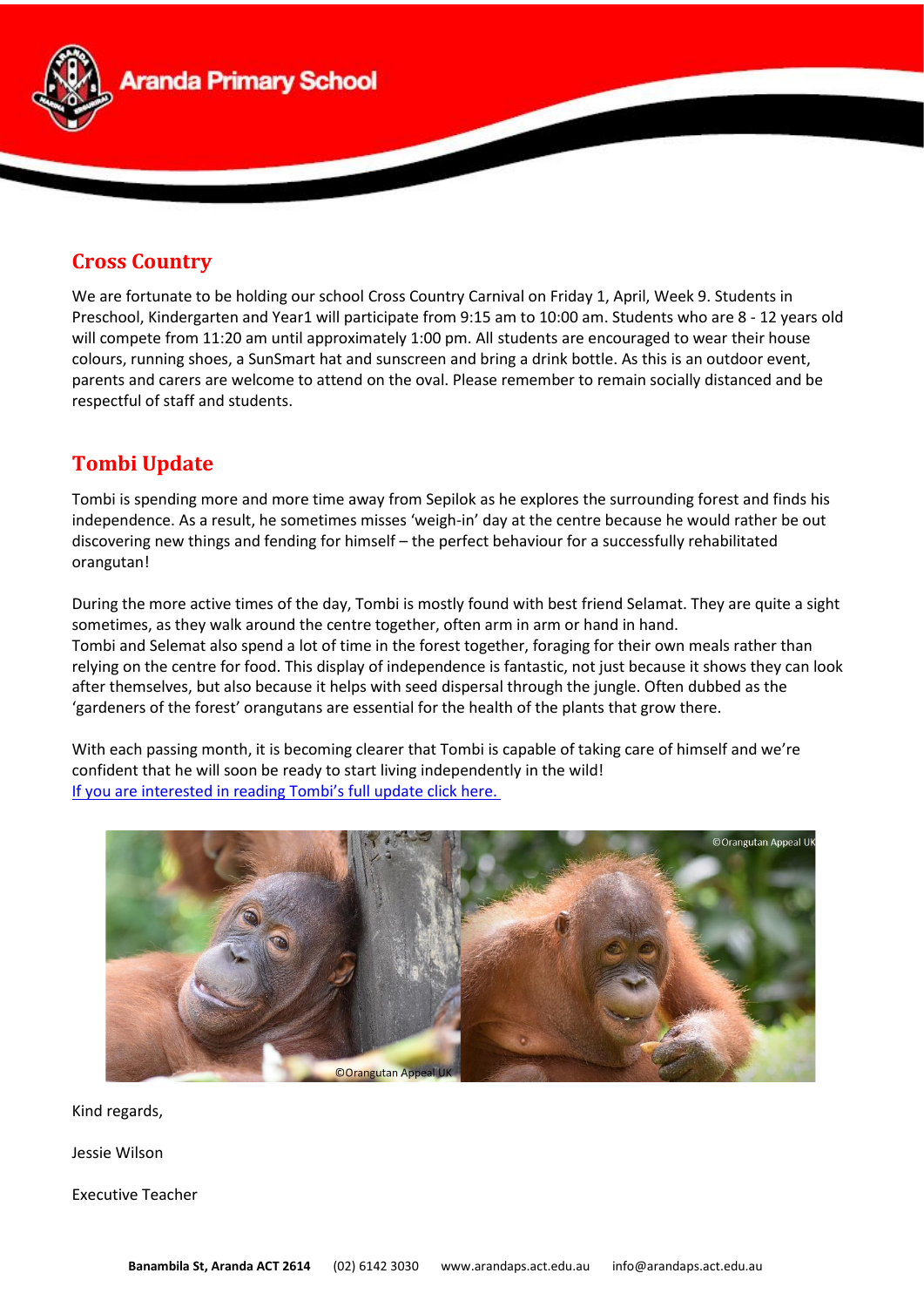

### **EAL/D News**

Our Harmony Day event this week was a great success because of the amazing spirit of celebration demonstrated by all participants. Thanks to all the Mums, Dads and Carers who helped their child/ren get ready for the day. The slogan 'Everyone Belongs' was truly evident in our classrooms. We are definitely a proud, inclusive and diverse community. A special thank you to those students who dressed up in traditional dress or who wore orange. Orange is such a wonderful colour choice for Harmony Day celebrations. It traditionally signifies social communication and meaningful conversations. It also relates to the freedom of ideas and encouragement of mutual respect.



We looked spectacular as you can see by some of the photos here and on Seesaw. Well done to all those students who volunteered to design a presentation and share their cultural knowledge. Both junior and senior classes had great fun, respectfully listening to and learning from each other.

We have updated our world map display, showing the students' ties to other countries around the world.

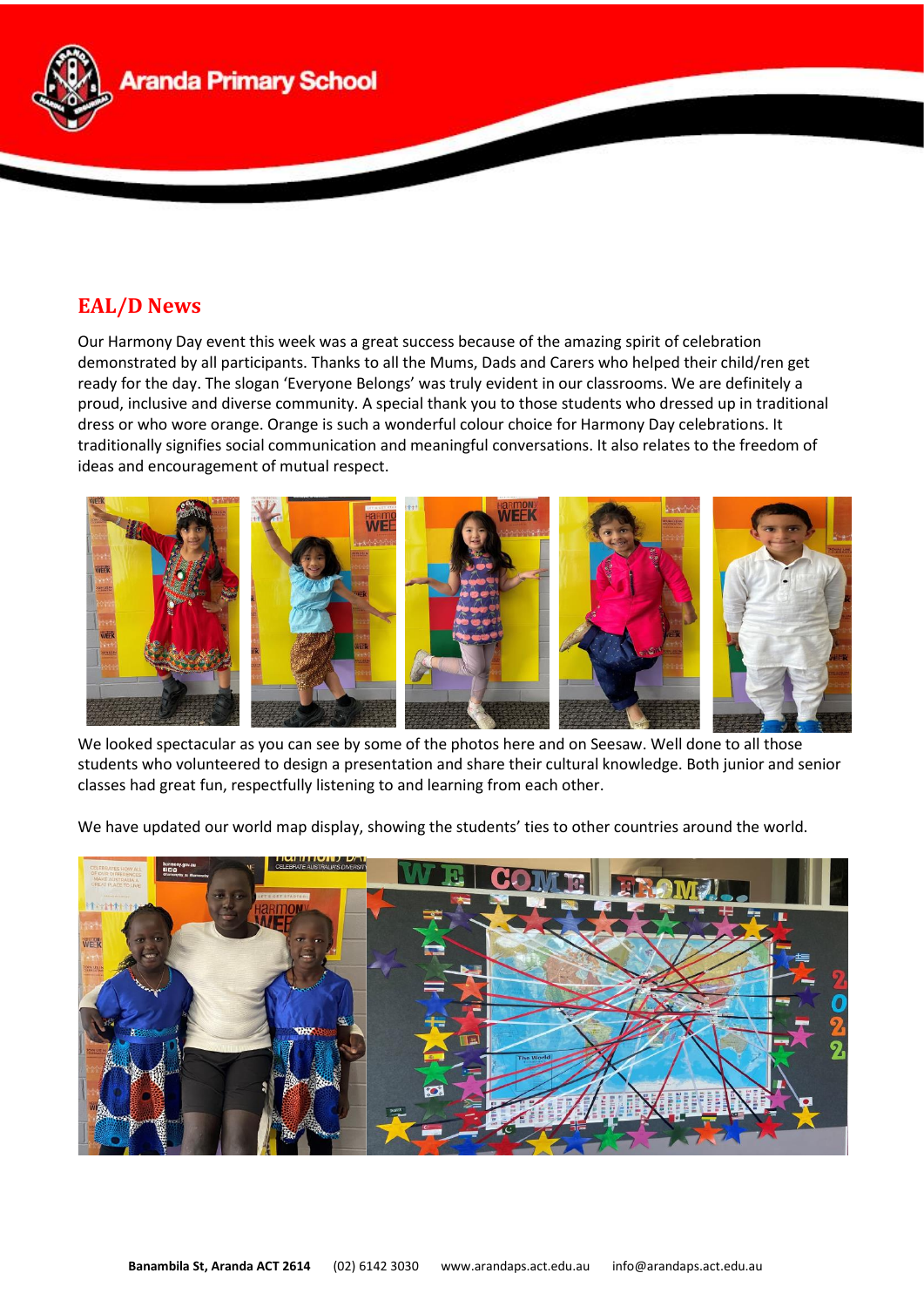

#### Reflections on Harmony Day:

- Ethan W and Abigail (KCW) We liked speaking Chinese to our class.
- Jannat (1TF) I liked dressing up in clothes from Pakistan.
- Ethan (1MD) I liked wearing my orange India clothes.
- Yasshvitha (2AW) I liked seeing people in their beautiful clothes and dresses.
- Nea (2EH) I liked how I learned where everyone was from.
- Yile (3CA) I like representing my country and sharing my presentation in a slideshow. I learned lots and spent a long time loading the icons onto slides.
- Yetsho (3MH) I liked learning about different cultures from my classmates.
- Hasher (4BS) I liked presenting about Pakistan to my class. I told them about the Inland Taipan, the Marble Snail, the Deathstalker Scorpion, the King Cobra, a Stone Fsh, a Box Jellyfish and the Blue-ringed Octopus.
- Nimra (5CT) I liked presenting to my class about Imran Khan from Pakistan and seeing everyone's traditional clothes.
- Rachana (6CT) I liked presenting to my class about Arn Chorn-Pond from Cambodia. He is a musician and a human rights activist.

We also acknowledge, Persian New Year was observed on March 21. Happy New Year to all our celebrating families.

With Ramadan on April 2, if you have a child who is doing anything different as part of beginning to observe Ramadan while at school, please let the school know so we are aware and can best support them by contacting your child's teacher or Sandy on [andra.kelly@ed.act.edu.au](mailto:sandra.kelly@ed.act.edu.au).

Sandy

### **Aranda Multipurpose Track – Working Bee**

Thank you to all those that showed up to the working bee on the Multipurpose Track. All your hard work has paid off and the track has been dramatically transformed. There is still quite a bit of work to do to finesse and refine the track so we will be holding another working bee on Sat the 9<sup>th</sup> of April. This is a fantastic community project in collaboration between the school and P&C. Many hands make light work, so we hope to see a large turnout for what will be another really productive morning.

What: Multipurpose Track Working Bee

Where: Meet at the school near the underpass on Bandjalong Cres

When: 9:00am on Saturday 9 April

What to bring: Wheelbarrow, shovel, rake (if you have one). We will have plenty of tools for those of you that don't have one on the day.